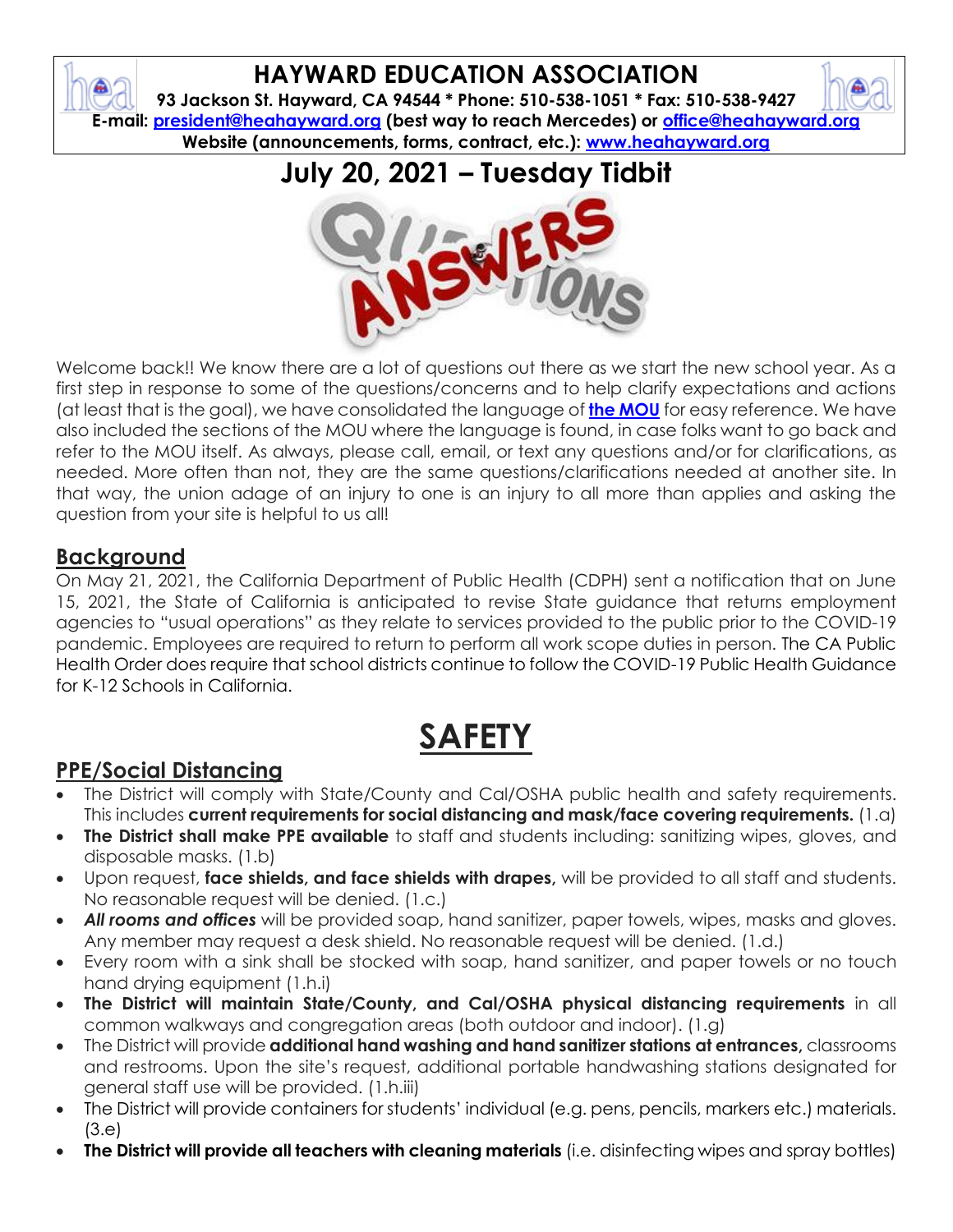to clean/disinfect shared, high touch materials/objects as recommended by CPHD. **Class time to allow for individual cleaning is to be provided**. (3.e)

- **Each bargaining unit member will have their own work space** per HEA CBA Article 12. **Shared work space** will be in compliance with CAL/OSHA guidance to allow unit members a safe working environment. (3.f.)
- **Facilities used by outside agencies will** follow District cleaning and sanitizing safety standards. HUSD programs will be given first consideration in all instances of use per HUSD Board Policy/Administrative Regulation 1330. (3.g.)
- **The District will review and update specific custodial cleaning routes**. The District will adhere to CDPH cleaning and disinfection guidelines. **Guidelines will be provided, in writing,** by the District.  $(4.a)$
- Restroom use notification will be posted outside of restrooms, to allow for **hourly restroom cleaning and sanitization for all restrooms**. Signage will indicate when a restroom has been cleaned/sanitized. (4.a.i.)
- **Highly utilized areas** will be cleaned/sanitized prior to the start of each day. (4.a.ii.)
- In addition to their daily cleaning, **kindergarten restrooms and any rooms with restrooms within the classroom/room including locker rooms** will be cleaned at the request of the teacher. No reasonable request will be denied. (4.b.)

## **SBDM (or, if the site does not have an SBDM team, the LCC) Responsibilities:**

**The site shall determine the need to create unidirectional pathways,** where required, using criteria provided by the District based upon State/County and CAL/OSHA guidelines. These pathways shall be clearly marked to indicate the direction of travel and the required physical distance spacing as applicable. (1.g)

The SBDM or LCC team **and School Nurses will review and give input on site maps and site safety plans**. (1.g)

- The SBDM or LCC team and the site nurse will meet to **reach consensus** on site schedules and on facility use/map(s). (3.a.)
- HEA and HR will meet to review and reach consensus about the facility use/map(s) for any site unable to reach consensus.
- **Maps may be revisited and revised. No reasonable request for revision will be denied.**
- **Nurses** may review the maps outside of the scheduled meeting time if they are not able to attend the meeting.
	- o **Nurses will be compensated** at the hourly rate of \$50 per hour for the time spent reviewing the maps.

Per current State/County guidance, each site's SBDM or LCC **will determine if separate identified and designated program entrance(s) and exit(s) for students and staff are needed**. (3.b.)

- The designated program entrance/exits will have **visible signage and floor markings at entrances and exits of designated areas, classrooms, pathways and restrooms**.
- **Guidance will be shared** in writing with staff.

For purposes of building relationships and transitioning back to school, **the first week of school may include up to 2 minimum days**. (5.f)

The site's SBDM or LCC will determine the number and placement of the minimum days.

#### Sites **will post Visible Signage**

• Signage shall be posted throughout building sites reminding individuals to properly wash their hands at the nearest available handwashing station. (1.h ii)

Each site's SBDM or LCC **will determine lunch schedules**. If consensus cannot be established, then HEA and HR will meet to reach consensus.

• **The District will provide guidance** to the sites based on the CDPH K-12 Schools Guidance for consideration when developing **lunch schedules**. (1.s)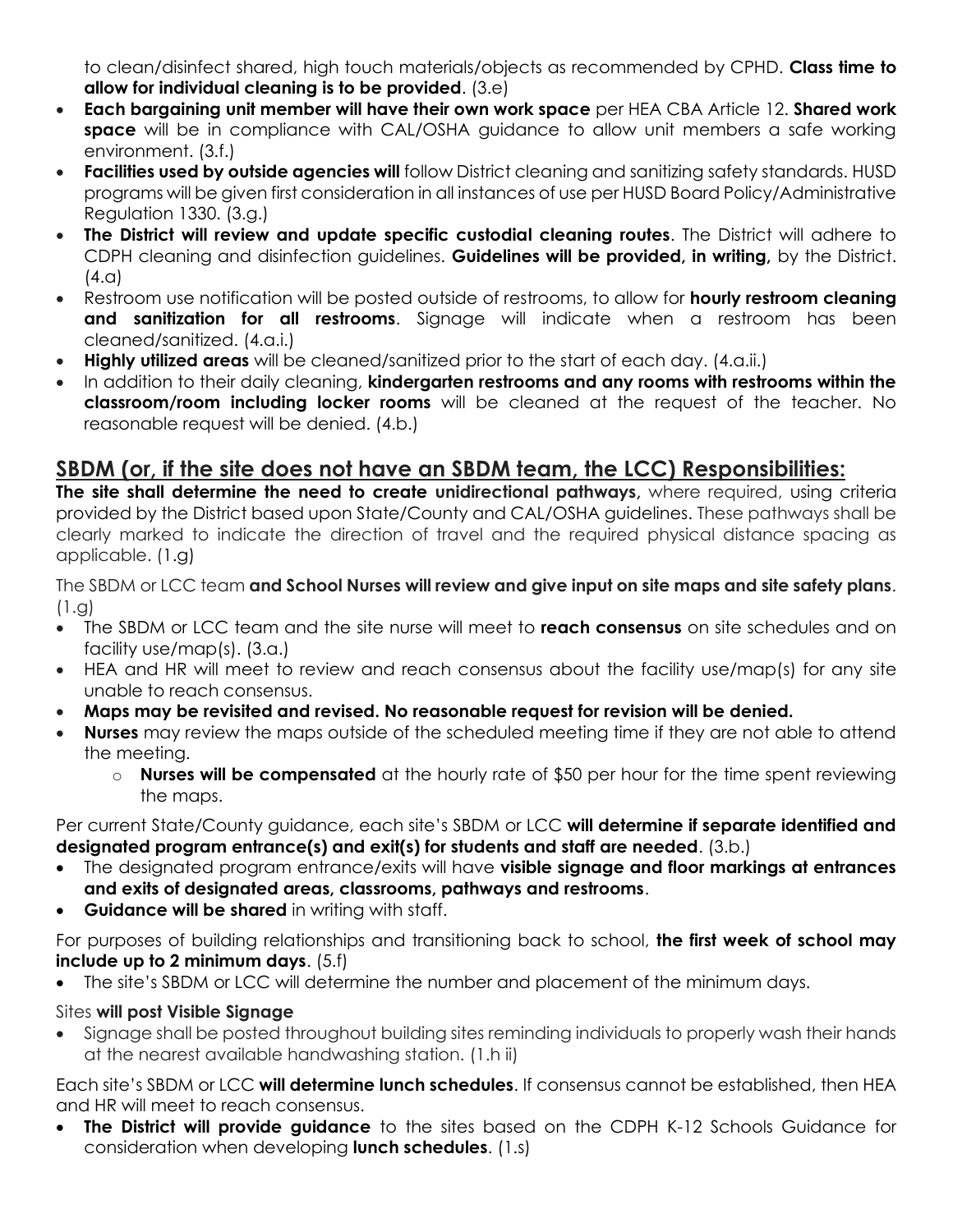**Sites may develop "review" lessons/curriculum** (by grade/by dept) and times within the first trimester /semester dedicated to review of prior grade or subject curriculum. (5.g)

• Teachers participating in the creation of the review lessons/curriculum will be compensated for up to 8 hours at the hourly rate of \$50 within the first trimester/semester. Any reasonable request for additional hours shall not be denied.

**The SBDM/LCC will meet monthly** throughout the school year.

- The SBDM team or LCC **will include MOU/Safety compliance on their agendas** to address safety deficiencies and return related issues that may come up at the site-by-site level. (1.t)
	- o **Members will receive an additional \$50 per hour per monthly meeting to discuss issues related to the return from COVID.**
	- o **Nurses will be invited** but not required to attend the SBDM/LCC meetings if not already on the team. (1.t)
	- o **If nurses attend** a monthly SBDM/LCC meeting for the purpose referenced above, they shall receive the hourly rate of pay of \$50 per meeting attended. (1.u.)

**Emergency SBDM/LCC meetings** may be called by the site administration, but in no event will the site admin call more than 2 emergency SBDM/LCC meetings per year. (1.v.)

The SBDM/LCC team members attending the emergency meetings will be compensated at the hourly rate of pay of \$50/hour. (1.w.)

SBDM/LCC will receive compensation in alignment with 7.a. of this MOU **(\$50/hour) for any additional meetings outside of the monthly meetings when called by the District.** (1.x.)

## **Screening/Notification/Responses to COVID Symptoms and/or Cases**

#### **Screening**

Per Alameda County Public Health Department (ACPHD) guidance, **all employees and students will be self-screened daily prior to entering the school site.** Unit members shall not be required to administer or monitor daily screenings. (1.e.)

Families will be informed that **if a student fails the screening questionnaire, the student will not be permitted into classrooms/campus.** (2.a.)

#### **Isolation Tents/Period**

Per current state/county guidelines, **students exhibiting symptoms** of COVID-19 at school (fever of 100.4 degrees or higher, cough, difficulty breathing, or other COVID-19 symptoms) must be **immediately isolated in the isolation tent** until they can leave school or be picked up by a parent or guardian. (1.f.)

**Isolation Tents** will be provided at sites for participants that may experience COVID-19 symptoms while waiting for transportation. **Bargaining unit members will not be required to attend to or monitor the isolation tents.** (1.j)

**Ill students** will be recommended to be tested for COVID-19 as soon as possible by the site COVID-19 site liaison(s) (the site administrator and site nurse). (1.f.)

**Isolation tents** for students showing symptoms of being ill, or still under a quarantine directive, **will be supervised by** a site administrator, or district-designated non-unit member personnel. (1.j.)

**Failure to pick up an ill student** will be followed up by administration in accordance with Education Code/Board Policy regarding mandated reporting. This information will be included in the parent/guardian/student orientation. (2.a.ii)

#### **Identification/Notification/Duration**

**Notification** in the event a COVID-19 case is identified, procedures for notification to students and staff will be followed per State and County guidelines. This notification includes an all-site staff notification.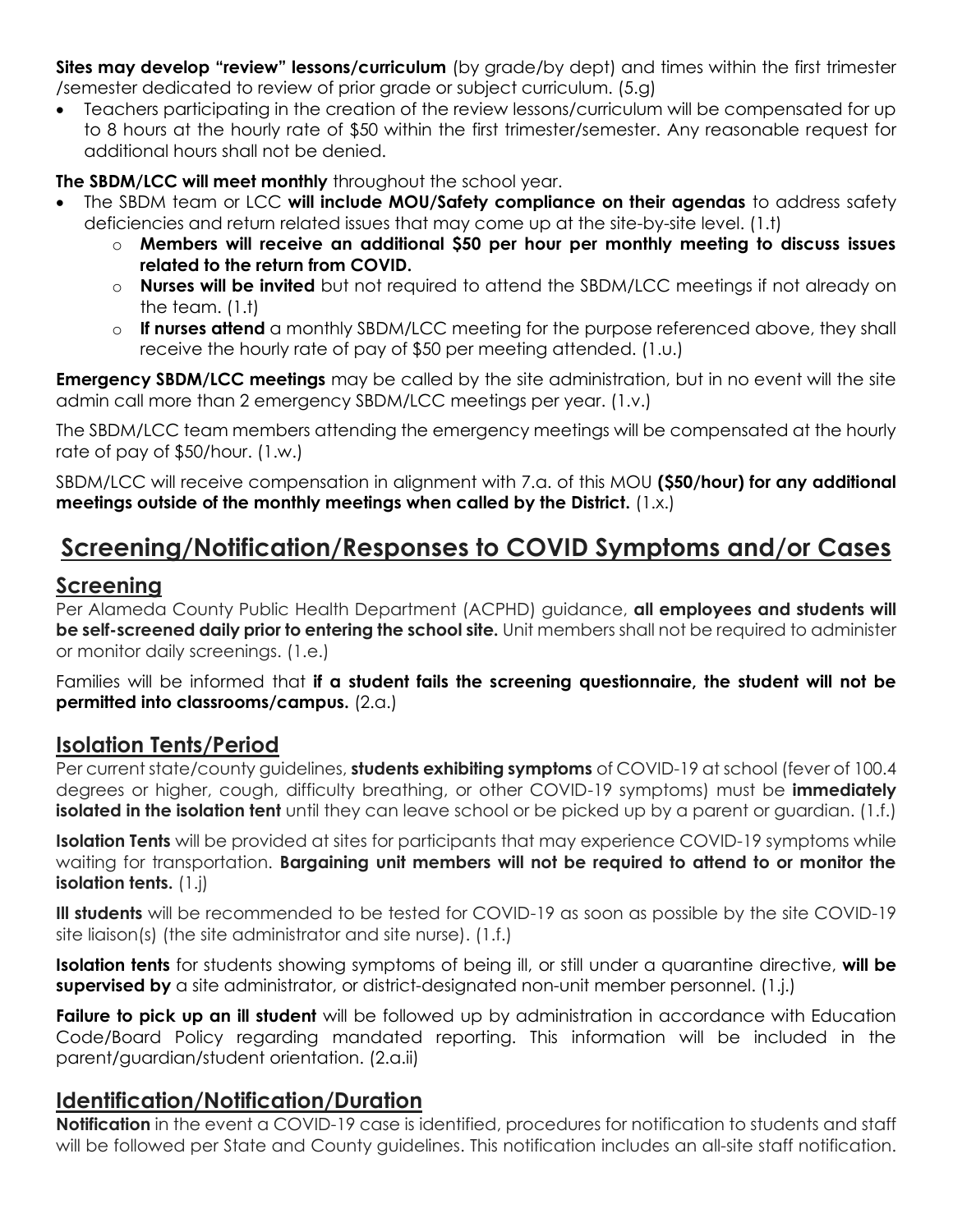**Notification will be given within 24 hours.** (1.k.)

**Upon notification that an employee or student has been infected** with COVID-19, the District shall inform all bargaining unit members who may have been exposed or come in close contact with the individual during the infectious period of their potential exposure. This notice shall be provided, in writing, within one day of notification to the District. (2.a.iv)

**The School Nurse will act as co-liaison, with the site admin, responding to positive student covid cases, and recommending the length of time for an isolation/quarantine period and/or school closure.** (1.q.)

The District must adhere to State/County quarantine guidelines for student(s)/staff identified as potentially infected or exposed to COVID-19. **Student(s) and/or staff will not be permitted back into school until the State/County/CDC isolation period has ended. Staff and students who meet criteria** for risk of potential COVID-19 exposure or symptoms **may not attend school for the duration of the CDC recommended isolation period.** (3.d.)

**Any questions** regarding the isolation period shall be forwarded to the site administrator or the District Office. (2.a.iii.)

**Staff will receive** information regarding the **duration periods,** in writing, at the first staff meeting. (2.a.iii.)

**The District will maintain its Public Dashboard** reporting all instances of positive cases at each school/worksite. The dashboard will be updated within one working day of the District receiving confirmation of a positive test, and made available to the staffs at all sites. (2.a.v.)

The District shall notify all unit members and students with information for locations that offer COVID-19 testing, including free local testing. (2.b.)

#### **Air Quality**

**The District will ensure sufficient ventilation** in all school classrooms and shared workspaces per the American Society of Heating, Refrigerating, and Air Conditioning Engineers (ASHRAE) guidance on ventilation. (1.i)

**Rooms used will have proper outside airflow** per state/county guidance through the provision of proper air filtration filters and/or purifiers. (1.i.)

**If a classroom does not have proper ventilation**, the room will not be utilized. **If the ventilation is not sufficient**, the unit members and students will be moved to an alternate location. (1.i.)

**"Proper air flow" determination will be reached through consensus** between HEA and HR. The **ASHRAE standards will be applied**. (1.i.)

**Standards shall be posted** and distributed to members at the first staff meeting of the school year. (1.i.)

**Completion of preventative maintenance** on all forced air circulation systems, and **continued maintenance** will be completed and documented including but not limited to the posting of the date of the maintenance. (4.c)

**Classroom teachers and site administrators will reach consensus on the air purifier to be placed in the room and its location.** If consensus cannot be reached, HEA and HR will meet to reach consensus. (4.d)

#### **Visitors/Staff/Students Must…**

In accordance with COVID-19 Public Health Guidance for K-12 Schools in California, visitors/District personnel **must wear a mask, complete a COVID-19 self-assessment questionnaire, and sign-in,** for contact tracing purposes, upon entering a District facility or school grounds. (1.l)

**Masks must be worn by staff and students in accordance with County or State or Federal guidelines following the most restrictive measure.** (1.m)

**Masks** must be worn in "student pick-up" areas located on school property. (1.n)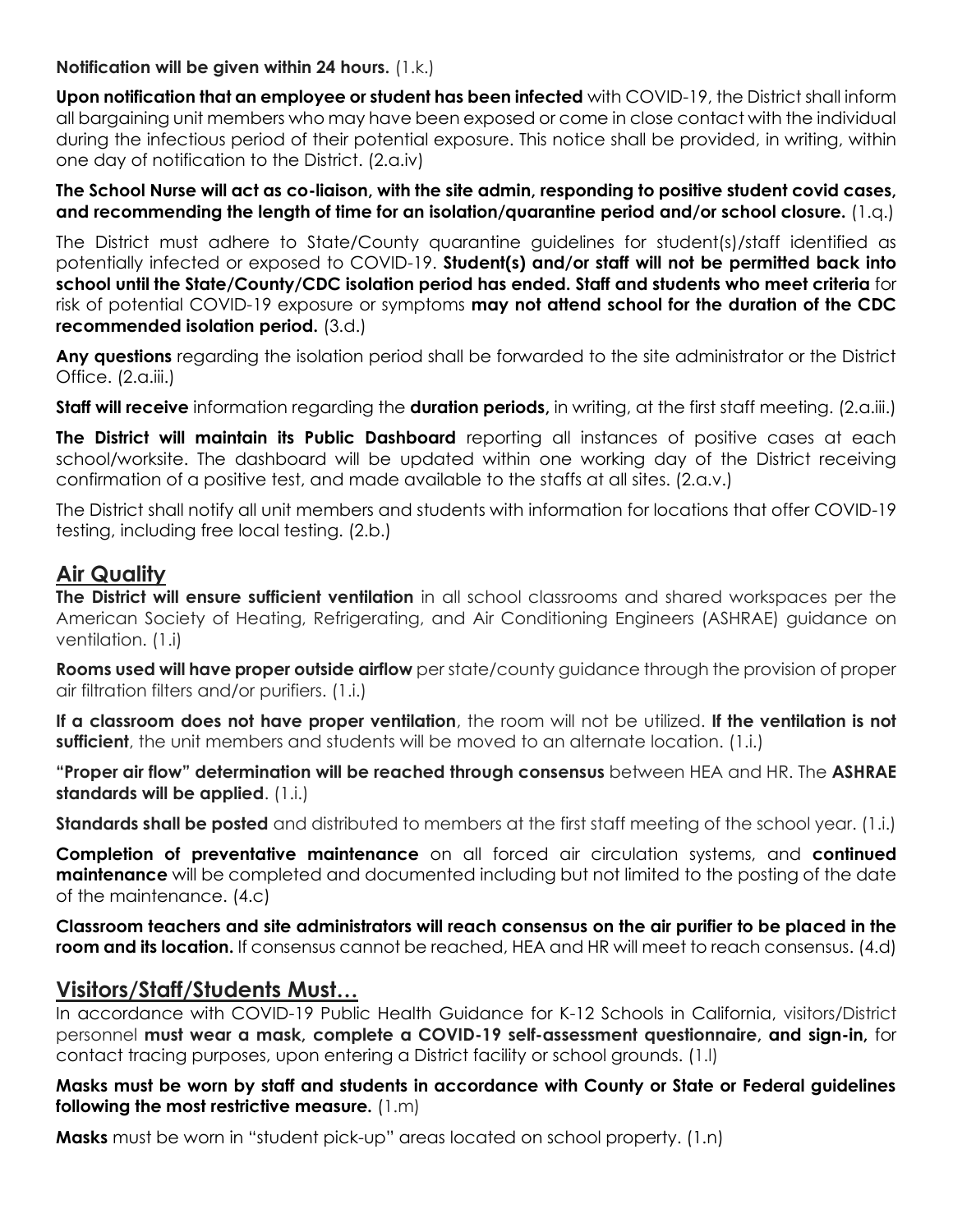**Drop-off screening** will be administered by administrator(s), or district-assigned non-unit member personnel. The District will follow the PD provided by the site nurse. (1.r)

# **At the Start...**

### **Staff Meeting**

**The School Nurse will provide PD** (virtually/recorded) for unit members at the first staff meeting and for parents and students at a site-held orientation. (1.o)

- **Topics** will be limited to COVID-related topics such as screening techniques, symptoms, and safe practices. (1.o)
- Topics to cover will be reached between the nurse and the District through consensus.
- **The nurses will be compensated** at their per diem rate for 2 hours of prep for each hour of a virtual/recorded presentation.
- **If consensus cannot** be reached between the parties, HEA and HR will meet to reach consensus.

**Unit members will not be required to attend the parent/student orientation**. (1.o)

## **Classroom Set-up**

**Up to 8 hours** of set-up time will be provided to all unit members. (5.a)

- These hours may be utilized **to set up the classroom prior to the start of the unit member's work year**  during the school site's normal hours of open operation and/**or scheduled during the course of the first month of school's opening, at the member's discretion**, and by mutual consensus with the site administrator. No reasonable request will be denied.
- These hours will be **paid at the hourly rate of \$50 per hour**. Members may request assistance. No reasonable request will be denied.

Prior to the first day of the teachers' work year, **rooms will be sanitized and furniture will be arranged in accordance with a district standardized map of classrooms and furniture**. (9.h)

**Prior to the start of school, or within the first month of the teacher's school year, teachers will provide a map of their preferred set-up of their room if different** from the "standard" set-up including, but not limited to, single desks, table replacements, etc. (9.h)

• No reasonable request will be denied. Any changes to the standardized set up will be completed prior to the start of instruction but not later than the first full month of the instructional year. (9.h)

### **PD Days**

The District will offer three (3) optional, additional Staff Development days: (5.b)

- **Year Round**: July 13, 14, 15
- **Traditional Year:** August 18, 19, 20

#### **The listed Staff Development Days will be offered virtually with the exception of the Benchmark K-6 Literacy scheduled on July 13th (YR) and August 18th (Trad).** (5.c)

The **July 13th and August 18th, "Benchmark K-6 Literacy" training sessions:**

- **Are mandatory and will not be recorded (and, if missed, will need to be made up).** (5.d)
- **Make-up sessions** for the "Benchmark K-6 Literacy" of July 13th and August 18th will be scheduled as early as possible in the respective school year calendars for both Year-Round and Traditional calendar unit members.
- Make up sessions will be offered as release days.

**All other trainings, listed above (July 14th & 15th and August 19th & 20th),** will be recorded. Recorded Staff Development days may be viewed at an alternate time at the teacher's discretion prior to the first day of the instructional year. (5.e)

The staff development days will be **paid at the member's per diem rate of pay**. (5.b.iii)

#### **All unit members whose calendar year is different from a 186-day school year, including but not limited**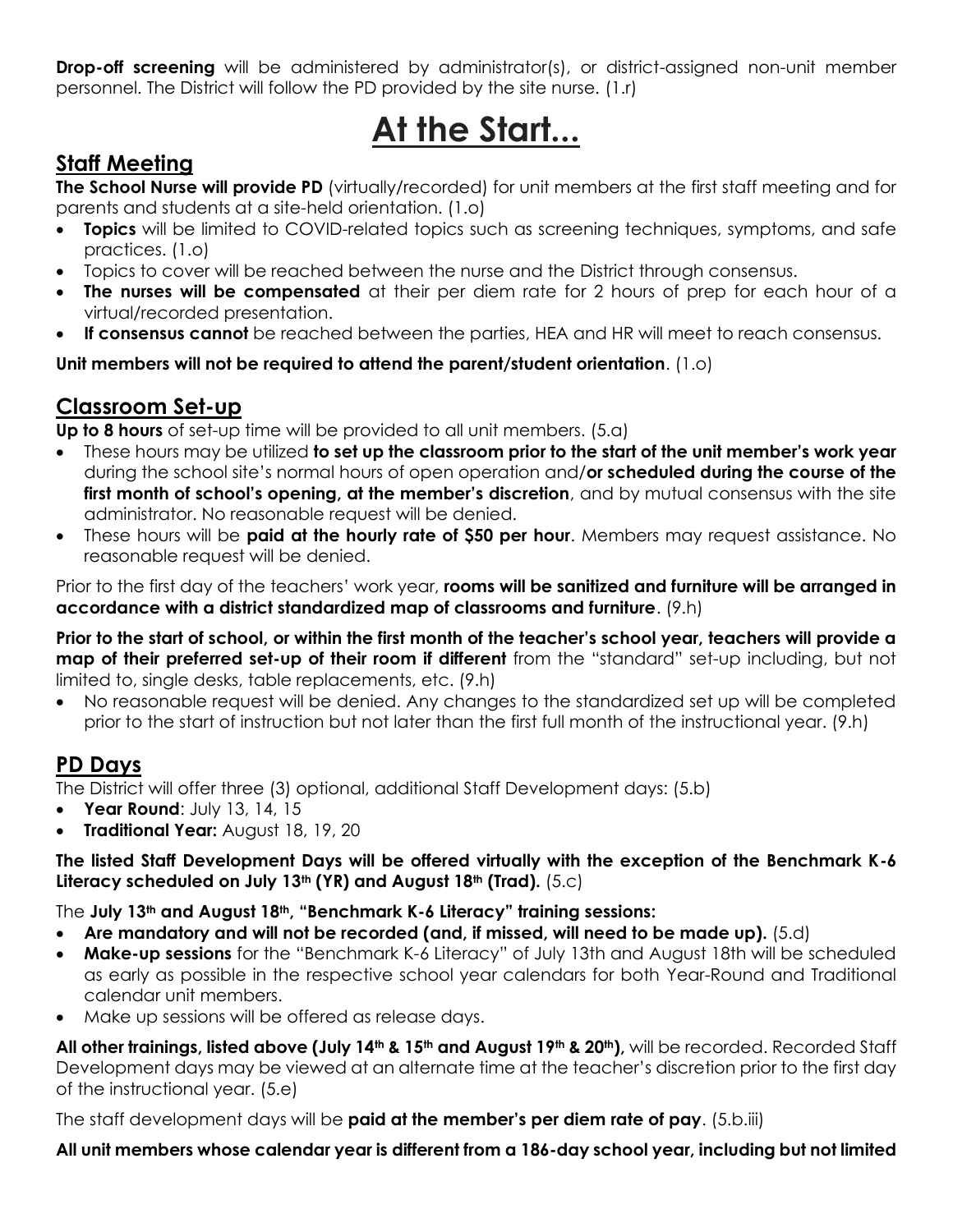**to: counselors, nurses, psychologists, and Adult ed,** shall be provided an additional 8 hours for each of the three staff development days paid at their per diem rate, so that all members may participate in the staff development training offered during their regular work year. (5.b.iv)

An **SEL (Social Emotional Learners) support workgroup** will be formed to create lessons and resources for members to address the students' needs. (5.h)

- Consensus between HEA and HR will be reached regarding the composition, selection of the workgroup and hours of the workgroup.
- The members will be paid at the rate of \$50 an hour. TOSA's, and their related work to this subject, will be paid their per diem rate of pay if work is done outside of their regular year schedule.

### **Virtual Independent Study Program**

HUSD will provide a virtual independent study learning opportunity for students with an identified COVID-19 health need to continue with virtual learning in Fall 2021. This is a voluntary option available only to K-12 students per California Education Code K-12 Omnibus Trailer Bill. This program is only offered on the traditional calendar. The Virtual Independent Study Program (VISP) supports identified students who are not able to come in-person.

## **Class Size/Assignment/Workdays**

- **Class Size** shall be K-6: 1:24 students, and 7-12: 1:25 students (6.a)
- Unit members will be assigned to the Virtual Independent Study Program through the **Voluntary transfer process** as outlined in HEA CBA Article 14.D (6.b)
- **Teacher workdays** will be based on Article 10.4.e (6.c)

## **VIS Training**

Unit members participating in the VIS Program shall attend a **virtual mandatory Staff Development training on August 12th, 13th, 16th and 17th** about the Edgenuity program. (6.d)

- Trainings in this scenario shall be **scheduled at a member's half day with the other half of the member's work day dedicated to implementation planning OR**
- The trainings shall also be **offered as 2 full work days with the equivalent of 2 days of implementation** which may be scheduled **at the teacher's discretion** prior to the school year beginning.
- **All trainings will be recorded** and can be **viewed at the teacher's discretion.**
- **Pay for time spent within the trainings will be at the member's per diem rate**.
- **Any viewings/work** (including but not limited to logging in, setting up passcodes, etc.) of the program **prior to the school year commencing shall be considered hours of training**.
- Hours of viewing time, logging in and/or implementation planning shall be recorded by the member and submitted to HR and considered part of the total number of hours of training.
- VIS teachers will be told of **a student leaving the program**, at least 2 working days prior to the student's departure. (6.e)

VIS teachers will receive **3 hours of prep per week**. (6.f)

**Students may exit the VIS program and return** to their in-person site within the first 10 days of school. (6.j)

The classroom teacher and the virtual independent study teacher shall have **up to 2 hours to meet.** (6.k)

- The meeting shall be held prior to the student exiting the virtual program.
- The teachers will be **compensated at their per diem rate** and, if more hours are needed, no reasonable request will be denied.

The classroom teacher will only provide **grades** for time spent in the classroom (6.l)

• The virtual independent study teacher will provide the **grades/achievements** within the Edgenuity program.

#### The **VIS and the current Independent study program** will not overlap. **Edgenuity will only be used within**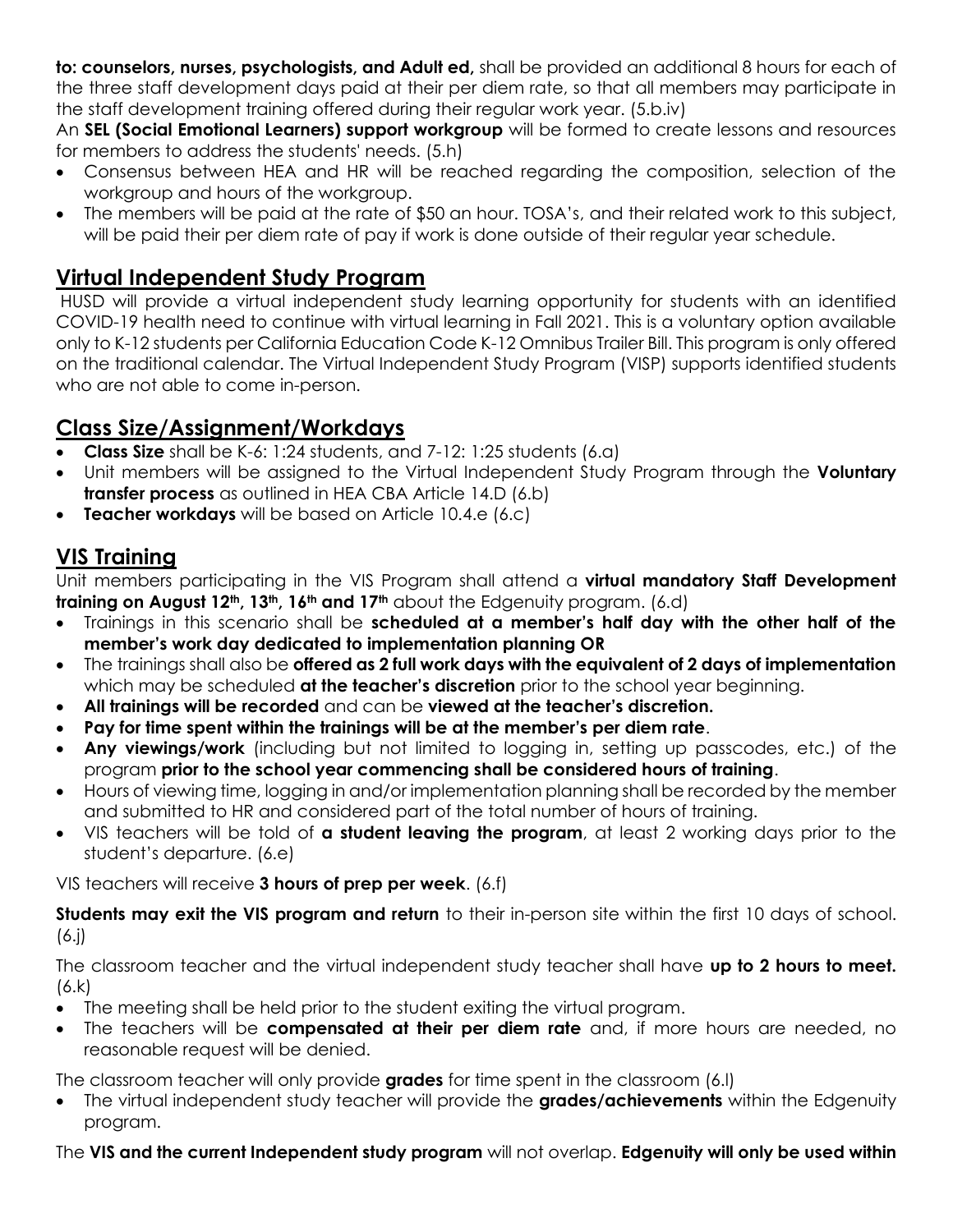#### **the VIS program.** (6.m)

Compensation for Virtual Independent Study Teachers to attend the **mandatory training will be paid at the per diem rate.** (6.n)

### **VIS - Sp Ed Component**

**IEP teams dedicated to the VIS program shall** follow IDEA regulations and convene to evaluate students' standing with regard to the VIS program (e.g. is a student eligible to participate in the program)

- **The composition** of the IEP team(s) will follow the IDEA regulations.
- **HEA members may apply to be on the summer IEP assessment team** and first consideration will be given to HEA members in order of district seniority.
- **The team shall have up to 30 hours** to review the IEPs of the students who wish to participate in the VIS program. No reasonable request will be denied if more hours are requested by an HEA team member(s).

**If a student qualifies to participate in the VIS program and has an IEP** the District will first ask for HUSD Sp Ed teachers (Service Providers), relevant to the IEP, to volunteer at their per diem rate of pay per hour of service/support including, but not limited to, IEP meetings. (6.h)

- **The VIS service provider (of an IEP) will provide services virtually only**. (6.h)
- While in the VIS program, the VIS service provider (of a VIS student with an IEP) **will act in the capacity of a service provider/case manager** and (6.h)
- **The student (with an IEP) will be added to the provider's workload but not the caseload**. (6.h)
- **At no time will any, one Sp Ed teacher have more than 2 VIS students added to their workload.** (6.h)
- If there are no volunteers (to work with a VIS student with an IEP), the District will hire through agencies to maintain compliance. The District may post dedicated positions to the program. (6.h)

#### **The VIS student (with an IEP) will not be on the home school service provider's caseload.** (6.i)

- **Every effort will be made to maintain space on the site provider's caseload** for the virtual student's potential return to the site. (6.i)
- **Non-VIS Students (with an IEP) at the site will have priority for placement on the site service provider's caseload.** (6.i)
- **Upon the VIS student's (with an IEP) return to the site** after leaving the VIS program, the student will be placed on the site provider's caseload only if space is available. (6.i)
- **The site service provider will not** case manage the student while the student with an IEP is in the VIS program. (6.i)
- **In no case will the site service provider's caseload** go over the maximums stated herein. (6.i)

# **COMPENSATION**

Extra duty hours assigned within the program will be paid at the **hourly rate of \$50.** (7.a)

Timecards for these hours should be submitted to the site administrator. Extra duty hours include:

- **SBDM teams** (or, if there is no SBDM team, the local curriculum council) and **nurses**  holding/attending meetings relevant to the in-person program. (7.a.i)
- School Nurses will be paid for consulting services including, but not limited to, reviewing site maps and plans with SBDM teams, consulting with administration regarding positive COVID-19 cases, etc. (7.a.ii)

### **Leave/Accommodation Requests**

**A unit member shall use up to 80 hours, or greater if through legislation, of available State/Federal paid sick leave under the SB 95 Supplemental Leave if the member:**

- Is unable to work due to government-issued quarantine or isolation orders related to COVID-19. (8.a.1)
- Has been advised to self-quarantine by a healthcare provider related to COVID-19 and is unable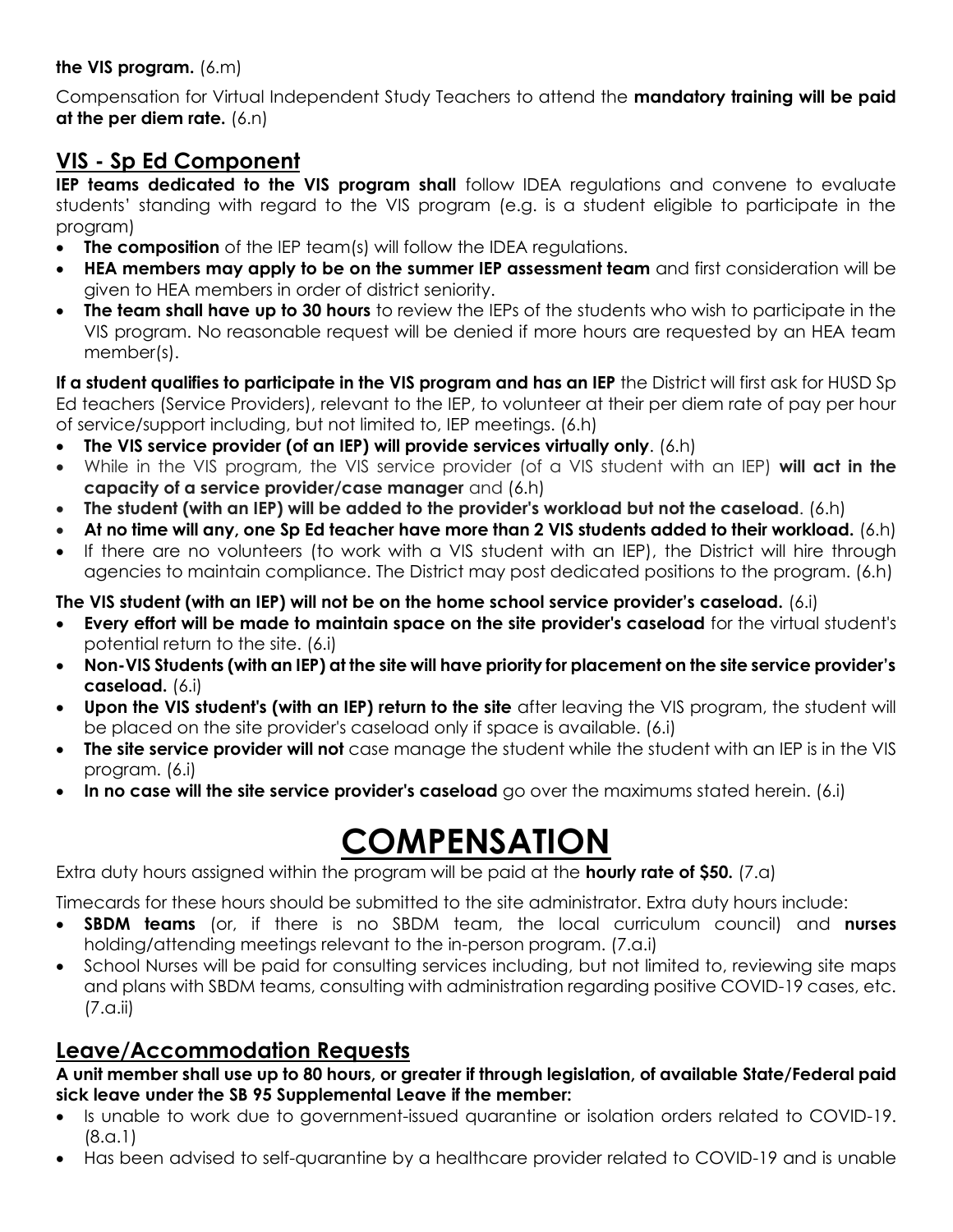to work. (8.a.2)

- Is experiencing symptoms of COVID-19 and is seeking diagnosis and is unable to work. (8.a.3)
- The District may request verification prior to placing a unit member on leave.
- Once supplemental leave has been exhausted, the employee may request additional days of District-paid leave (e.g. "sick days") following provisions outlined in the HEA CBA, medical or personal leave. No reasonable request will be denied.

#### **Members shall have access to sick days, personal days, and other days of leave contractually referenced in Article 11 – Leaves.**

- The member will also have access to the SB 95 80 hours referenced above.
- HEA and HR shall meet to reach consensus on reconciling the use of the days on a case-by-case basis as needed/requested. (8.b)

#### **A unit member may request reasonable accommodations for any health condition.**

• In the event consensus cannot be reached regarding a reasonable accommodation the unit member may request leave following provisions in the HEA CBA Article 11 and/or SB 95 Supplemental Leave. (8.c)

#### **Classroom Teachers**

For the 21-22 school year, the class size for in-person classroom teachers in the following programs shall be:

- **Preschool: 24 students** Teachers will be paid for the 24th student
- **Transitional Kindergarten: 23 students**, and the District may place up to two additional students
- **Kindergarten – 3rd: 22 students**, and the District may place up to two additional students in the class
- **4th – 6th: 29 students,** and the District may place up to two additional students in the class
- **7th – 12th: 31 students**, and the District may place up to two additional students in the class
- **Secondary PE: 45 students**, and the District may place up to two additional students in the class
- **Special Education: All class sizes reduced by 1**, and the District may place up to one additional student in the class
- **Special Education Caseloads: reduced by 2**, and the District may place up to two additional students on the caseload

#### **The "additional" students referenced above may be placed with consideration for available space, programmatic need, appropriate groupings, and balancing of students.** (9.d)

- **Affected elementary teachers** will receive **\$100** for each "additional" student placed during each attendance month that the student(s) are placed on the roster and that the class size/caseload is exceeded.
- **Affected Secondary teachers** will receive the prorated rate of **\$20** per additional student, per class, per day.

Space will be held at the site for a VIS student's return at the students' home site/grade level/subject/program. (9.b)

#### **Every effort will be made by the District to maintain the current District class size averages of: 9.c**

- Kindergarten  $3<sup>rd</sup>$  grade: 23
- $\bullet$  4<sup>th</sup> 6<sup>th</sup> grade: 29
- $\bullet$   $7<sup>th</sup> 12<sup>th</sup>$  grade: 26

**A classroom teacher scheduled to receive a student returning** to the in-person setting after the first semester (secondary) or first trimester (elementary), will **have two (2) work days' notice in advance of the students' return.** (9.i)

If necessary to adhere to COVID related guidelines (e.g. social distancing), **projectors and other furniture will only be removed from the classroom with the consent of the classroom teacher.** If consensus cannot be reached between the site admin and the unit member, HR and HEA will meet to reach consensus. (9.g)